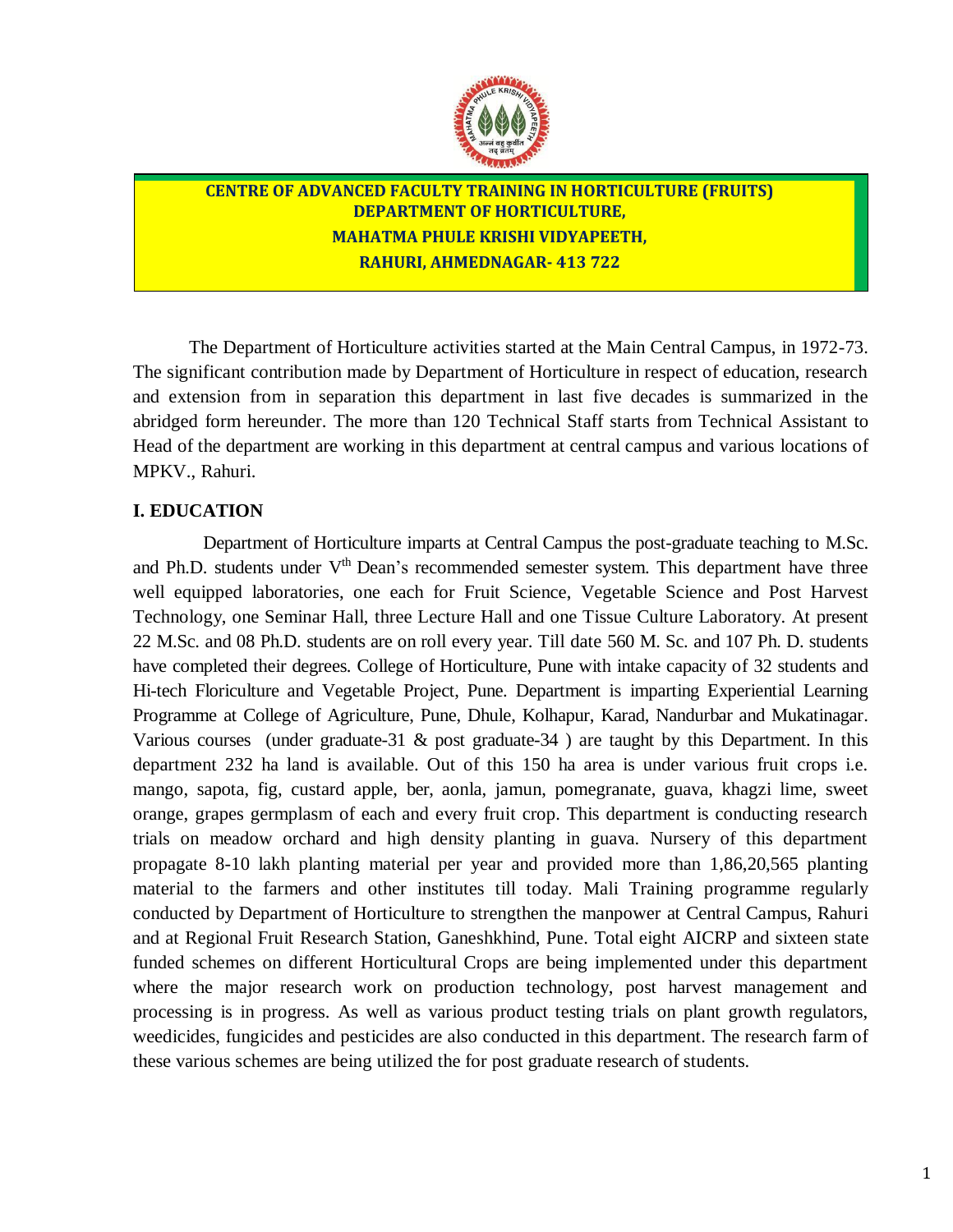### **II. RESEARCH**

The research activities are carried out in four major aspects viz., Fruit Science, Vegetable Science, Floriculture, Landscape Architecture and Post Harvest Technology at various research schemes.

There are eight ICAR funded schemes and sixteen state funded schemes.

## **Details of schemes are listed below**

# **ICAR**

- AICRP on Fruits, MPKV, Rahuri
- AICRP on Arid Zone Fruits, MPKV, Rahuri
- AICRP on Vegetable Crops, MPKV, Rahuri.
- AICRP on Medicinal Aromatic Plants and Betelvine, MPKV, Rahuri
- AICRP on Banana, Jalgaon
- AICRP on Floriculture, Ganeshkhind, Pune
- AICRP on Potato, Ganeshkhind, Pune
- AICRP on Custard Apple and Fig, Jadhavwadi, Dist Pune

## **State**

- Tomato Improvement Project, MPKV, Rahuri
- Scheme for Research on Onion Storage, MPKV, Rahuri
- Instructional Farm and Nursery (G-1), MPKV, Rahuri
- Brining Labour on Regular Establishment (BLG), MPKV, Rahuri
- Pomegranate Research and Technology Transfer Centre, Lakhmapur, Dist. Nasik
- Onion Research Station, Pimpalgaon Baswant, Dist. Nasik
- Grape Research Station, Pimpalgaon Baswant, Dist. Nasik
- Regional Fruit Research Station, Ganeshkhind, Pune
- Vegetable Research Scheme, Ganeshkhind, Pune
- Mali Training Centre, Ganeshkhind, Pune
- Zonal Agriculture, Research, Ganeshkhind, Pune
- Papaya Breeding Scheme, Ganeshkhind, Pune
- National Agricultural Research Project, Pune, Kolhapur, Solapur and Igatapuri
- National Agricultural Research Project, Mahabaleshwar
- Turmeric Research Station, Kasabe Digraj, Dist. Sangali
- Pomegranate Research and Technology Transfer Centre, Lakhmapur, Dist. Nasik

The facilities of above schemes as well as expertise from other departments like Genetics and Plant Breeding, Plant Pathology, Entomology, Soil Science and Agril. Chemistry, Economics, Biochemistry and Agriculture Engineering are utilized for training in Centre of Advanced Faculty Training.

Department of Horticulture since inception has developed 93 new varieties/hybrids and 532 agro-techniques of different fruit, vegetable, flower and spices crops for enhancing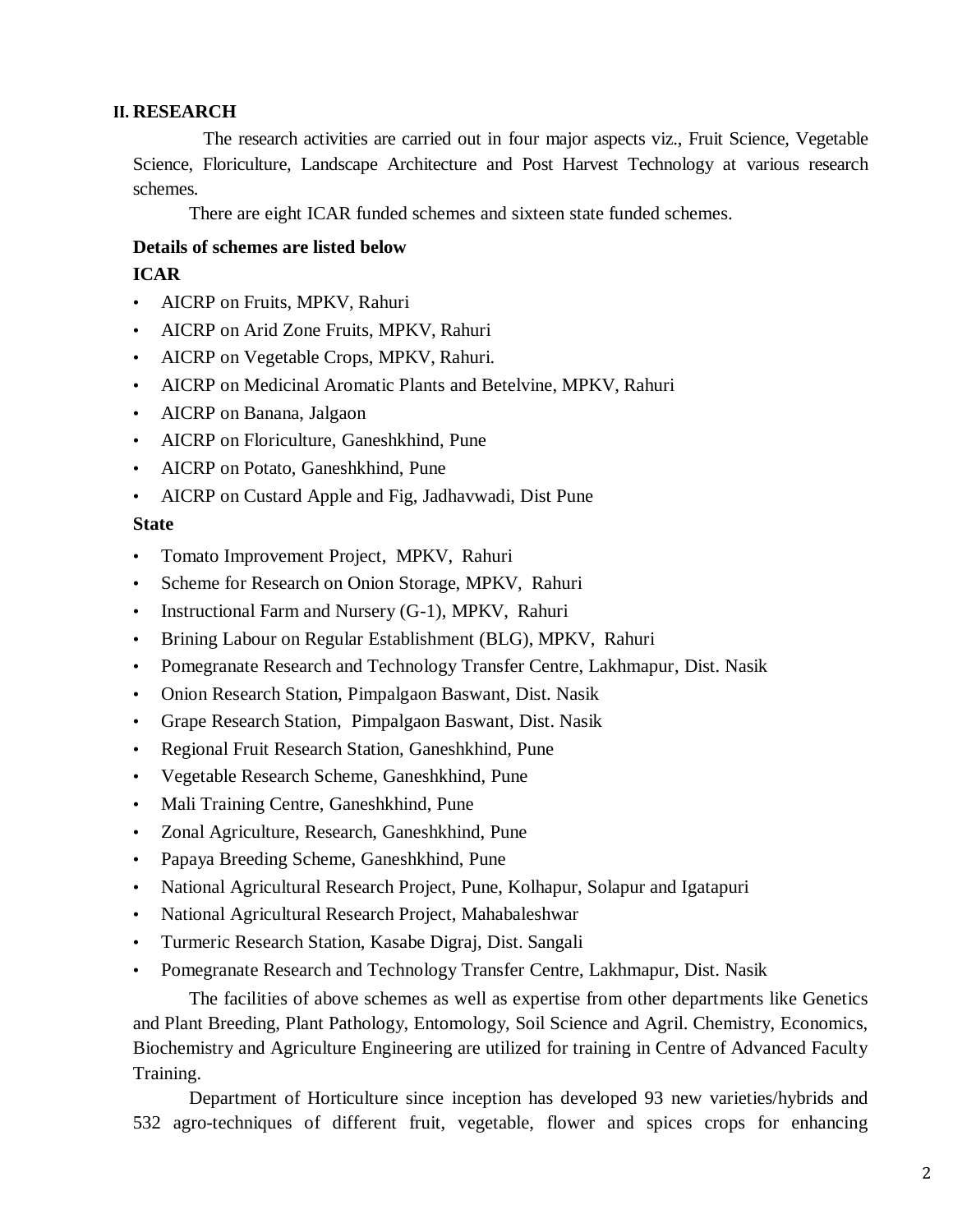productivity and production of horticultural crops.

# **Objectives of CAFT**

- 1. To strengthen the PG teaching and research activities by providing infrastructure facilities and scientific equipments.
- 2. To become national leader to elevate the standard of horticultural education in fruit crops.
- 3. To provide leadership at the national level in development of course curriculum design and development of the instructional material.
- 4. To develop human resources by imparting training to the teachers and scientists of various SAU's and ICAR institutes at national level on scientific advancement in fruit crops including hi-tech horticulture.
- 5. To organize national level training programmes for improving the competence of the faculty.
- 6. To bring out scientific (research)/technical publications from the CAFT funded project.
- 7. To strengthen the departmental library by purchasing new quality books.

# **Expert Faculties**

The faculties from Department of Horticulture, MPKV, Rahuri working in Post Graduate Institute and various Under Graduate colleges as well as working in different research projects were utilized for CAFT Programme.

## **Faculty Strength/Expertise in Horticulture at Central Campus MPKV, Rahuri (as on 31.01.2020)**

| Sr.<br>No.       | <b>Name</b>                | <b>Designation</b>                                            | Specialization       |
|------------------|----------------------------|---------------------------------------------------------------|----------------------|
| 1.               | Dr. S.A. Ranpise           | of<br>Horticulture,<br>Head,<br>Department<br>MPKV, Rahuri    | <b>Fruit Science</b> |
| 2.               | Dr. B. B. Dhakare          | of<br>Professor, Department<br>Horticulture,<br>MPKV, Rahuri  | Vegetable<br>Science |
| 3.               | Vacant                     | of<br>Professor, Department<br>Horticulture,<br>MPKV, Rahuri  | <b>Fruit Science</b> |
| $\overline{4}$ . | Dr. S. S. Kulkarni         | AICRP on<br>Horticulturist,<br>AZF,<br>MPKV,<br>Rahuri        | <b>Fruit Science</b> |
| 5.               | Dr. V.K. Garande           | AICRP on<br>MPKV,<br>Horticulturist,<br>Fruits,<br>Rahuri     | <b>Fruit Science</b> |
| 6                | Dr. S. B. Jadhav           | Horticulturist,<br>AICRP on<br>MPKV,<br>Fruits,<br>Rahuri     | <b>Fruit Science</b> |
| 7.               | Dr. (Mrs.) $S.S.$<br>Dighe | of<br>Professor<br>Assistant<br>Horticulture,<br>MPKV, Rahuri | <b>Fruit Science</b> |
| 8                | Prof. P. S. Pawar          | of<br>Professor<br>Assistant<br>Horticulture,<br>MPKV, Rahuri | <b>Fruit Science</b> |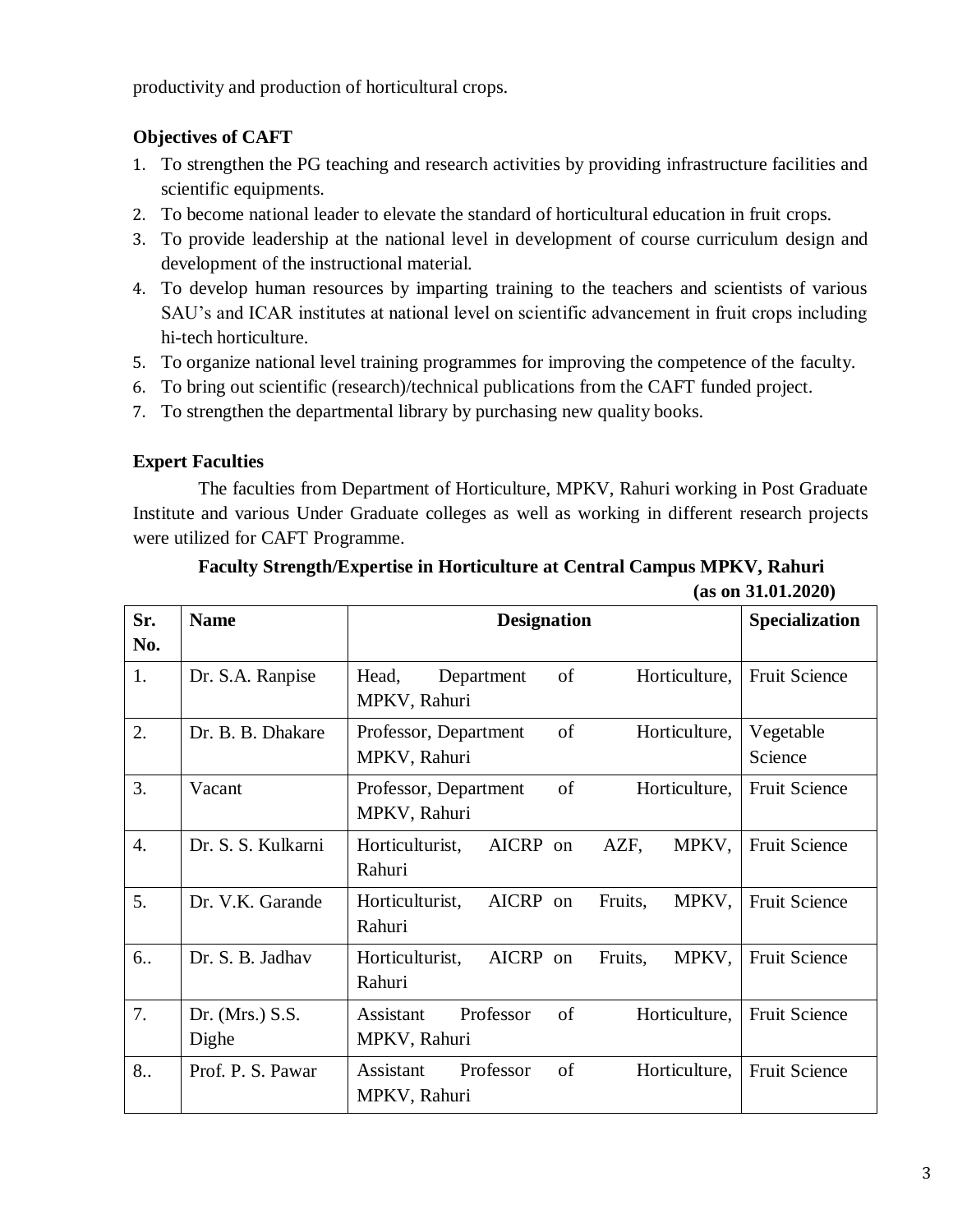| Sr.<br>No. | <b>Name</b>                   | <b>Designation</b>                                                                                        | Specialization       |
|------------|-------------------------------|-----------------------------------------------------------------------------------------------------------|----------------------|
|            |                               |                                                                                                           |                      |
| 9.         | Prof. A. L. Palande           | Professor<br>of<br>Assistant<br>Horticulture,<br>MPKV, Rahuri                                             | Fruit Science        |
| 10.        | Prof. M. H.<br>Gawade         | Professor<br>of<br>Assistant<br>Horticulture,<br>MPKV, Rahuri                                             | Fruit Science        |
| 11.        | Prof. (Mrs.) S. B.<br>Deore   | Professor<br>Assistant<br>of<br>Horticulture,<br>MPKV, Rahuri                                             | Fruit Science        |
| 12.        | Dr. P. D. Dalve               | Professor<br>Assistant<br>of<br>Horticulture,<br>MPKV, Rahuri                                             | Fruit Science        |
| 13.        | Dr. M. N. Bhalekar            | Sr.<br><b>AICRP</b><br>Vegetable<br>Breeder,<br>on<br>Vegetables, MPKV, Rahuri                            | Vegetable<br>Science |
| 14.        | Dr. V. R. Joshi               | Onion Breeder, MPKV, Rahuri                                                                               | Vegetable<br>Science |
| 15.        | Dr. K. G. Kadam               | Associate<br>Professor<br>of<br>Horticulture,<br>MPKV, Rahuri                                             | Vegetable<br>Science |
| 16.        | Dr. D. B.<br>Kshirsagar       | Professor<br>of<br>Associate<br>Horticulture,<br>MPKV, Rahuri                                             | Vegetable<br>Science |
| 17.        | Vacant                        | Professor<br>Associate<br>of Horticulture, (PGI)<br>MPKV, Rahuri                                          | Fruit Science        |
| 18.        | Prof. V. S. Bharmal           | Professor<br>of<br>Horticulture,<br>Assistant<br>MPKV, Rahuri                                             | Vegetable<br>Science |
| 19.        | Prof. (Smt.) D. D.<br>Patil   | Professor<br>of<br>Horticulture,<br>Assistant<br>MPKV, Rahuri                                             | Vegetable<br>Science |
| 20.        | Dr. $(Smt.) S. R.$<br>Shinde  | Professor<br>of Horticulture,<br>Assistant<br>Medicinal Aromatic Plants<br>and Betelvine,<br>MPKV, Rahuri | Vegetable<br>Science |
| 21.        | Dr. (Smt.) K. N.<br>Dahatonde | Professor<br>Horticulture,<br>Assistant<br>of<br>(ATIC) MPKV, Rahuri                                      | Vegetable<br>Science |
| 22.        | Dr. A. V.<br>Chandanshive     | Assistant Professor of Horticulture,<br>Tomato<br>Improvement Scheme MPKV, Rahuri                         | Vegetable<br>Science |
| 23.        | Vacant                        | Professor<br>Assistant<br>of<br>Horticulture, (AICRP<br>Vegetable<br>Crops)<br>on<br>MPKV, Rahuri         | Vegetable<br>Science |

**Faculty Strength/Expertise with their specialization in Horticulture at different Agril. Colleges and Research Stations, MPKV, Rahuri**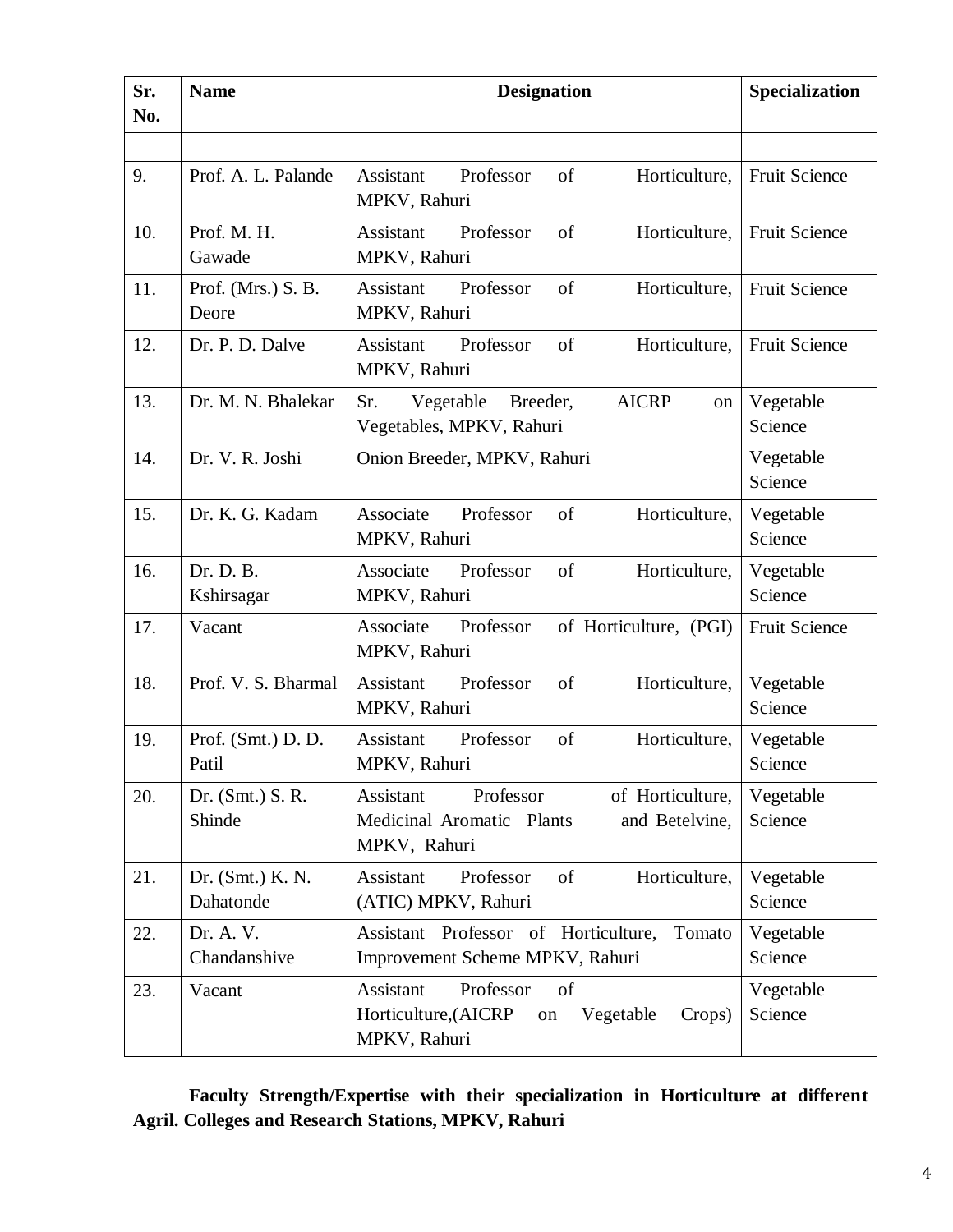# **A) Professor of Horticulture**

| Sr. | <b>Name of Scientist</b> | <b>Place</b>                     | Specialization                 |
|-----|--------------------------|----------------------------------|--------------------------------|
| No. |                          |                                  |                                |
| 1.  | Dr. S. D. Masalkar       | College of Horticulture, Pune    | Post Harvest                   |
|     |                          |                                  | Technology & Vegetable Science |
| 2.  | Dr. V. S. Supe           | National Agriculture Research    | Vegetable Science              |
|     |                          | Project, Ganeshkhind, Pune-5     |                                |
| 3.  | Dr. S. N. Ambad          | College of Agriculture, Kolhapur | Vegetable Science              |
| 4.  | Vacant                   | College of Agriculture, Dhule    | <b>Fruit Science</b>           |
| 5.  | Vacant                   | College of Agriculture, Pune     | <b>Fruit Science</b>           |

# **B) Associate Professor of Horticulture**

| Sr. | <b>Name of Scientist</b> | <b>Place</b>                                                                                   | Specialization       |
|-----|--------------------------|------------------------------------------------------------------------------------------------|----------------------|
| No. |                          |                                                                                                |                      |
| 1.  | Dr. S. M. Katwate.       | <b>AICRP</b> on Floriculture, National<br>Agriculture Research Project, Ganeshkhind,<br>Pune-5 | Floriculture         |
| 2.  | Prof. R. M. Birade       | College of Agriculture, Nandurbar                                                              | Vegetable Science    |
| 3.  | Dr. A. B. Kamble         | College of Agriculture, Karad                                                                  | <b>Fruit Science</b> |
| 4.  | Dr. N. B. Shaikh         | Banana Research Station, Jalgaon                                                               | Vegetable Science    |
| 5.  | Dr. S. V. Sawant         | <b>National Agriculture Research</b>                                                           | Vegetable Science    |
|     |                          | Project, Kolhapur                                                                              |                      |
| 6.  | Dr. C. V. Pujari         | College of Agriculture, Dhule                                                                  | <b>Fruit Science</b> |
| 7.  | Dr. S. G. Bhalekar       | College of Agriculture, Pune-5                                                                 | Vegetable Science    |
| 8.  | Dr. B. V. Gondhali       | <b>National Agriculture Research</b>                                                           | <b>Fruit Science</b> |
|     |                          | Project, Ganeshkhind, Pune-5                                                                   |                      |
| 9.  | Dr. M. B. Shete          | Floriculturist,<br>AICRP on                                                                    | Floriculture         |
|     |                          | Flower Crops, Ganeshkhind, Pune-5                                                              |                      |
| 10. | Dr. J. K. Dhemre         | Agril. Research Station, Pimpalgaon,                                                           | Post Harvest         |
|     |                          | Baswant, Dist. Nasik                                                                           | Technology           |
| 11. | Dr. K. G. Shinde         | College of Agriculture, Pune-5                                                                 | Vegetable Science    |
| 12. | Dr. S. D. Patil          | College of Agriculture, Dhule                                                                  | Vegetable Science    |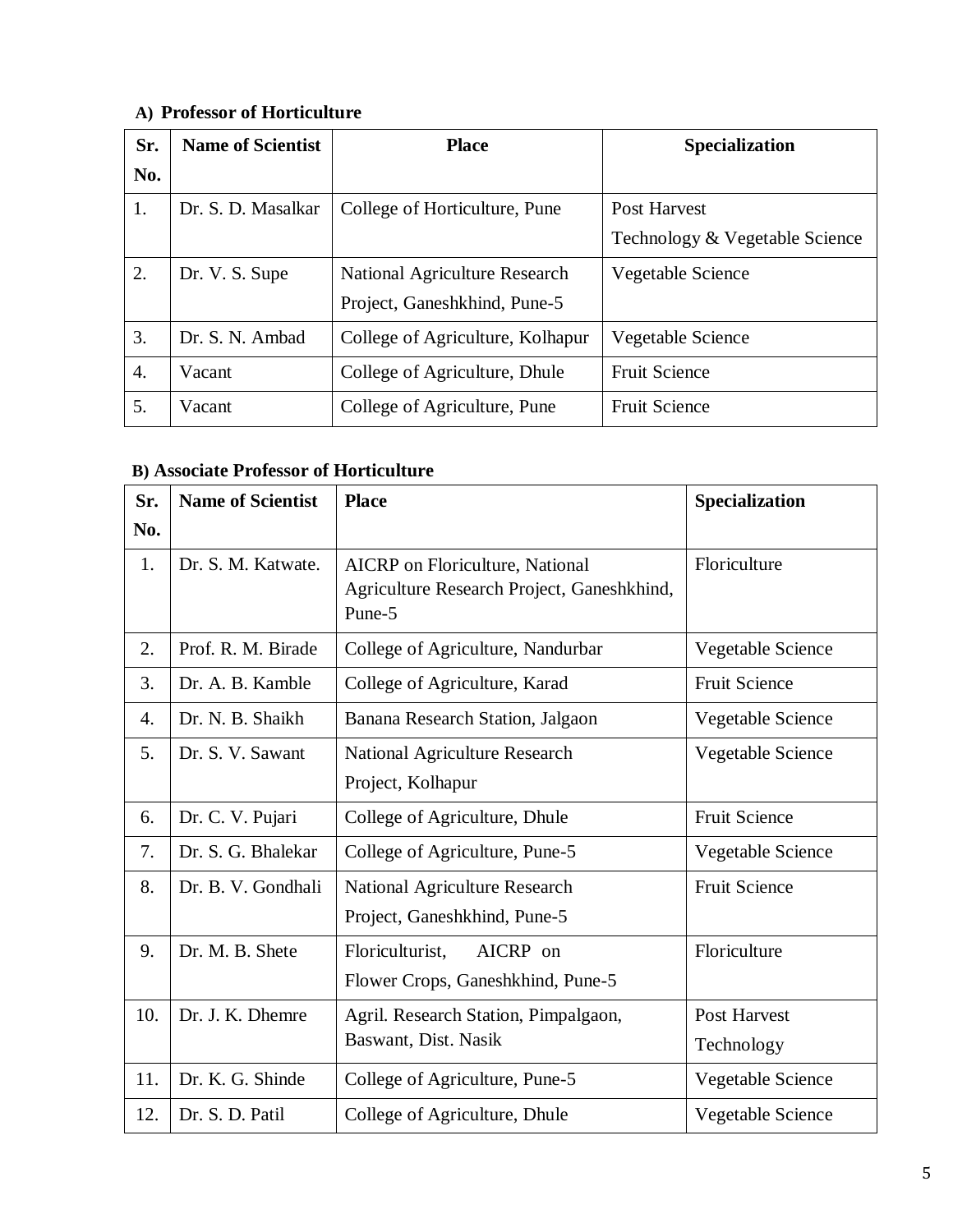| Sr. | <b>Name of Scientist</b> | <b>Place</b>                                                           | Specialization       |
|-----|--------------------------|------------------------------------------------------------------------|----------------------|
| No. |                          |                                                                        |                      |
| 13. | Dr. B. T. Patil          | Principal, Agril. Tech. School, Kasbe<br>Digras, Dist. Sangali         | Vegetable Science    |
| 14. | Dr. S. S. Dhumal         | College of Agriculture, Kolhapur                                       | <b>Fruit Science</b> |
| 15. | Vacant                   | Agril. Research Station, Pimpalgaon,<br>Baswant, Dist. Nasik           | Vegetable Science    |
| 16. | Vacant                   | National Agriculture Research<br>Project, Ganeshkhind, Pune-5          | <b>Fruit Science</b> |
| 17. | Vacant                   | <b>National Agriculture Research</b><br>Project, Igatpuri, Dist. Nasik | <b>Fruit Science</b> |
| 18. | Vacant                   | National Agriculture Research<br>Project, Igatpuri, Dist. Nasik        | Vegetable Science    |
| 19. | Vacant                   | Agril. Research Station Kasbe Digras, Dist.<br>Sangali                 | Fruit science        |

# **C) Assistant Professor of Horticulture**

| Sr.<br>No. | <b>Name of Scientist</b> | <b>Place</b>                                                         | Specialization       |
|------------|--------------------------|----------------------------------------------------------------------|----------------------|
| 1.         | Dr. P. B. Pachankar      | College of Agriculture, Muktainagar, Dist.<br>Jalgaon                | Fruit science        |
| 2.         | Dr. U. S. Shinde         | College of Agriculture, Kolhapur                                     | <b>Fruit Science</b> |
| 3.         | Dr. S. K Chavan          | College of Horticulture, Pune                                        | Floriculture         |
| 4.         | Dr. B. B. Patil          | College of Agriculture, Karad, Dist. Satara                          | <b>Fruit Science</b> |
| 5.         | Dr. M. R. Deshmukh       | AICRP on Potato, NARP, Ganeshkhind,<br>Pune                          | Floriculture         |
| 6          | Dr. G. M. Idhate         | AICRP on Custard Apple and Fig.<br>Jadhavwadi Dist. Pune.            | <b>Fruit Science</b> |
| 7.         | Dr. M. S. Patil          | National Agriculture Research<br>Project, Solapur                    | Floriculture         |
| 8.         | Dr. C.D. Badgujar        | <b>National Agriculture Research</b><br>Project, Ganeshkhind, Pune-5 | Vegetable science    |
| 9.         | Prof. B. B. Meher        | College of Agriculture, Pune                                         | Vegetable science    |
| 10.        | Prof.S. P. Gaikwad       | <b>National Agriculture Research</b><br>Project, Ganeshkhind, Pune-5 | Vegetable science    |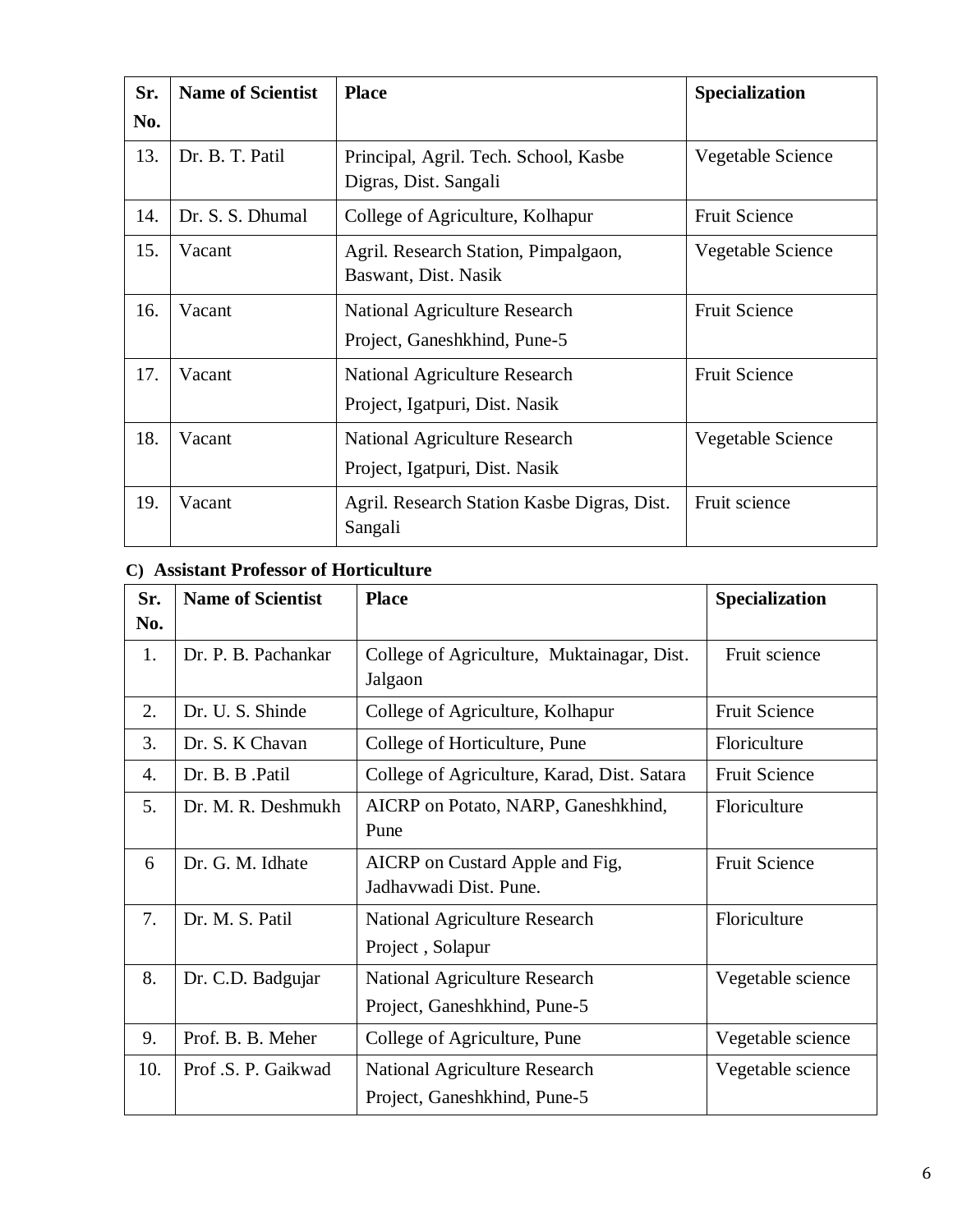| Sr.<br>No. | <b>Name of Scientist</b> | <b>Place</b>                                                                 | Specialization       |
|------------|--------------------------|------------------------------------------------------------------------------|----------------------|
| 11.        | Prof. R. V Patil         | College of Agriculture, Dhule                                                | Vegetable science    |
| 12.        | Prof. N. R. Dalal        | College of Agriculture, Pune                                                 | Vegetable science    |
| 13.        | Prof. D.B. Ahire         | College of Agriculture,<br>Nandurbar                                         | <b>Fruit Science</b> |
| 14.        | Prof. A. B. Bhosale      | College of Horticulture, Pune                                                | Vegetable science    |
| 15.        | Prof S. B. Desale        | College of Agriculture, Dhule                                                | Vegetable science    |
| 16.        | Prof.S.K. Marbal         | College of Horticulture, Pune                                                | Vegetable science    |
| 17.        | Dr. S.A. Hire            | Pomegranate Research and Technology<br>Transfer Centre Lakhmapur Dist. Nasik | <b>Fruit Science</b> |
| 18.        | Prof. (Smt.) V. M.       | National Agriculture Research                                                | Vegetable science    |
|            | Raje Nimbalkar           | Project, Ganeshkhind, Pune-5                                                 |                      |
| 19.        | Dr. M. D. Mali           | Termeric Research Station Kasbe Digras,<br>Dist. Sangali                     | Vegetable science    |
| 20.        | Dr. S. M. Jogdand        | College of Agriculture, Pune                                                 | <b>Fruit Science</b> |
| 21.        | Prof. S. V. Chalak       | National Agriculture Research<br>Project, Ganeshkhind, Pune-5                | <b>Fruit Science</b> |
| 22.        | Prof. S. A. Sarvade      | College of Agriculture, Kolhapur                                             | Floriculture         |
| 23.        | Prof. S. G. Rajput       | College of Agriculture,<br>Nandurbar                                         | Vegetable science    |
| 24.        | Dr. D. S. Kadam          | RWRRS, Mahabaleshwar, Dist. Satara                                           | <b>Fruit Science</b> |
| 25         | Vacant                   | RWRRS, Mahabaleshwar, Dist. Satara                                           | Vegetable science    |
| 26.        | Vacant                   | College of Agriculture, Kolhapur                                             | Vegetable Science    |
| 27.        | Vacant                   | National Agriculture Research                                                | Fruit Science        |
|            |                          | Project, Kolhapur                                                            |                      |
| 28.        | Vacant                   | Regional Extension Center, Kolhapur                                          | <b>Fruit Science</b> |

Faculty members from the other supporting Department like Genetics and Plant Breeding, Plant Pathology, Entomology, Soil Science and Agril. Chemistry, Economics, Biochemistry and Agriculture Engineering etc from Central Campus, Mahatma Phule Krishi Vidyapeeth, Rahuri as per course, syllabus are invited for delivering lectures during training period. The expertise available at various ICAR institutes and other SAU's in Maharashtra are also invited for delivering special lectures on their specialized field.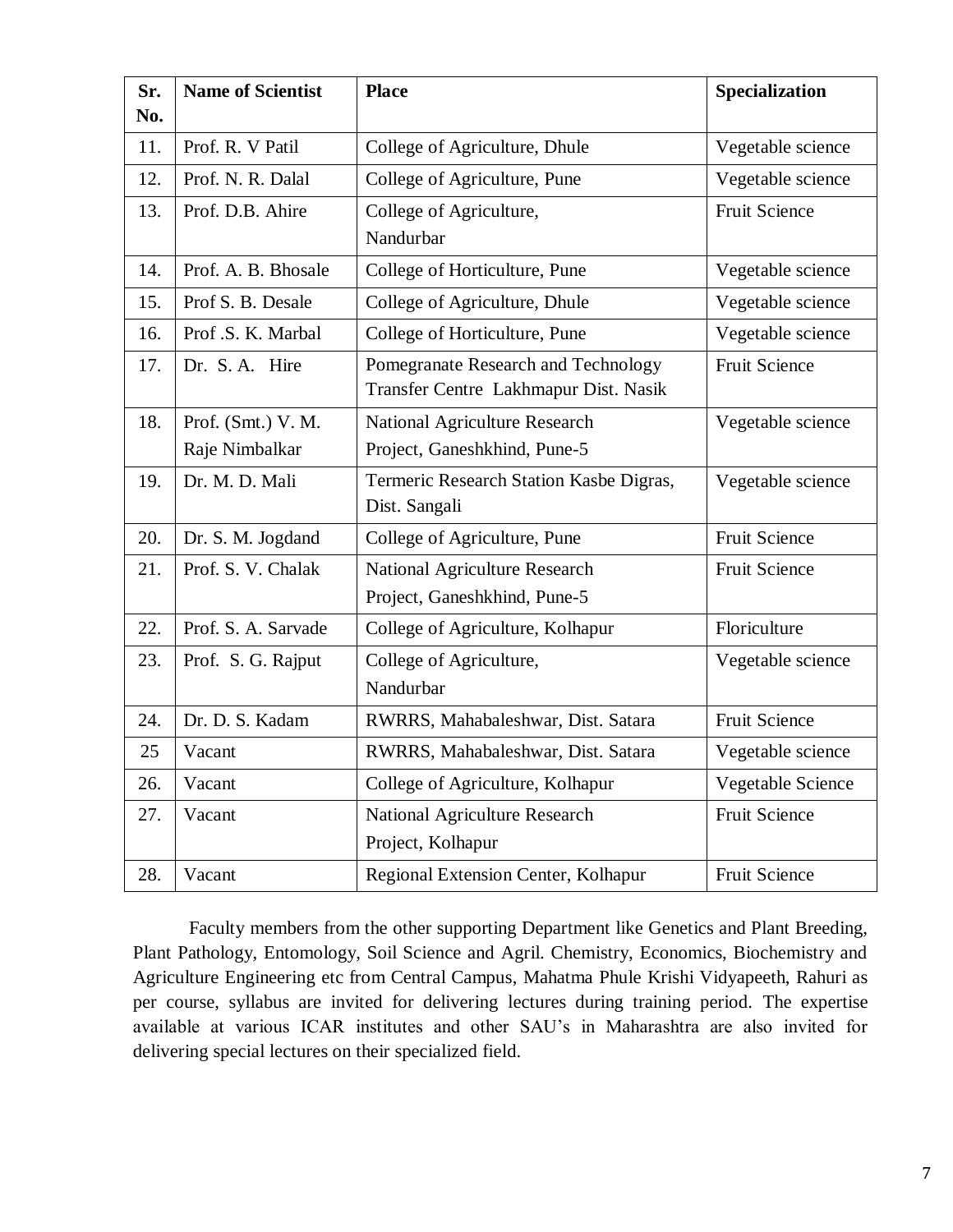#### **Human Resource Development**

At this department CAFT Programme was sanctioned in 1996. The total twenty nine, 21 days National training programme under CAFT where conducted to upgrade education, research and extension personals from various ICAR institutes and other SAU's in India were trained during last three decades. During academic year 2017-18 to 2019-20 around 3 training programme where conducted and details are given below.

| Sr. | <b>Name of the Programme</b>                                                               | <b>Period</b>            | <b>No. of Participants</b> |                 |              |
|-----|--------------------------------------------------------------------------------------------|--------------------------|----------------------------|-----------------|--------------|
| No. |                                                                                            |                          | <b>Internal</b>            | <b>External</b> | <b>Total</b> |
| 1.  | Recent Advances in Improvement<br>and Production Technology of Arid<br>Zone Fruit<br>Crops | 01.11.2017<br>21.11.2017 | 06                         | 14              | 20           |
| 2.  | Advances in Production Technology<br>and Post Harvest Management in<br>Fruit Crops.        | 14.11.2018<br>04.12.2018 | 07                         | 16              | 23           |
| 3.  | Problems and Constraints in Fruit<br>Crops                                                 | 14.11.2019<br>04.12.2019 | 06                         | 17              | 23           |
|     | <b>Total</b>                                                                               |                          | 19                         | 47              | 66           |

#### **Infrastructure development (equipments etc.)**

There was no funds allotted for infrastructure development. Hence there was no infrastructure development during 2017-18 to 2019-20.

#### **Excellence Award: Nil**

#### **Renovation of Lecture Room/Laboratories: Nil**

#### **Library upgraded**

**Books purchased : Fifty books** comprising text books, reference books from horticulture as well as from supporting departments amounting to Rs. 69,482.00 (Rs. Sixty nine thousand four hundred and eighty two only) were purchased from funds received from CAFT in Horticulture (Fruits) and kept in department library for post graduate students as well as Faculty and some text books are also distributed to libraries of under graduate Horticultural Colleges of MPKV., Rahuri.

#### **Awards/Recognitions**

 **Dr. V. K. Garande**, Horticulturist and Incharge AICRP on Fruits, MPKV, Rahuri. Awarded **Outstanding Scientist Award** instituted by The Society of Tropical Agriculture, New Delhi for **2017**.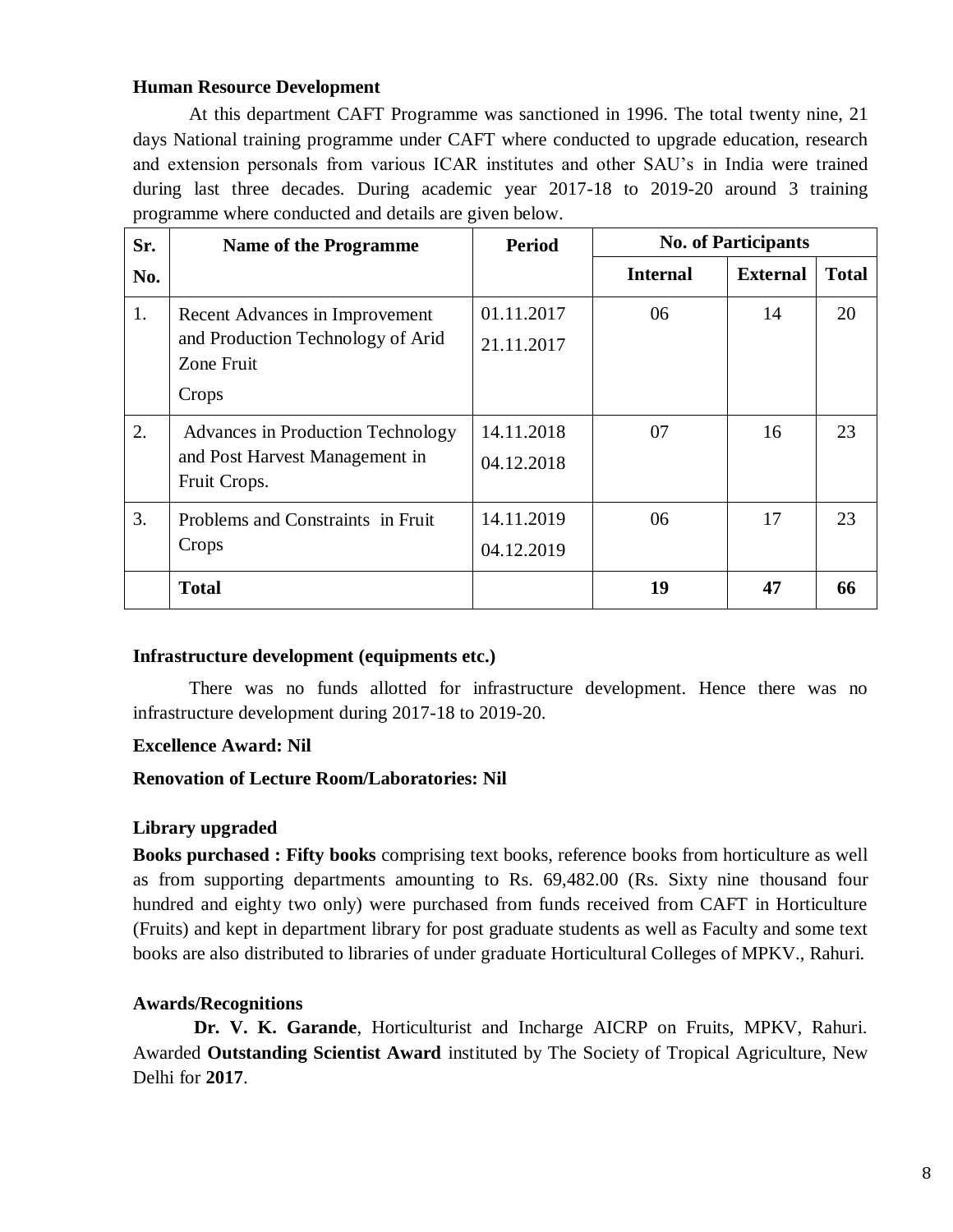# **Publication**

- **Scientific Publication (52)**
- 1. Patil B.T., V.R. Rode, M.N. Bhalekar and K.G. Shinde Studies on genectic variability heritability and genetic advance in okra (*Abelmoschus esculentus* L. Moench.) Int. J. Agril. And Env. Res. (IJAER) 2017 Pp 197-201 3 (2)
- 2. KG Shinde, MN Bhalekar, PK Pawar and BT Patil Effect of organic sources of plant nutrients on yield, quality and nutrient uptake in onion Vegetable Science 201744 (1) : PP. 128-130
- 3. C.B. Bachkar, M.N. Bhalekar and R.A. Yumlembam Integrated Management of Fusarium Wilt of Cucurbit (Muskmelon) Trends in Biosciences 2017 10 (3) : pp. 1040-1043
- 4. R.P. Kharde, S.A. Ranpise and M.N. Bhalekar Effect of Fertigation and Irrigation Scheduling Studies on Growth and Yield of Brinjal (*Solanum melongena* L.) Cv. Phule Arjun Trends in Biosciences201710 (3) : pp. 1053-1056
- 5. Garande V. K., U. B. Palghadmal, D. R. Padgaonkar, P. N. Sonawane, S. S. Dhumal and R. D. Pawar. Performance of Bottle Gourd Selections under Sub-Montane Zone of Maharashtra, India International Journal of Current Microbiology and Applied Sciences ISSN: 2319-7706.<https://doi.org/10.20546/ijcmas.2017.611.411> 2017, 6 (11): *2319-7706*
- 6. Kaur Manpreet, S.S. Dhumal, V.K. Garande, D.R. Patgaonkar, A.G. Bhoite and S.S. Patil. Effect of Modified Atmosphere Packaging on Headspace Gas Concentrations Including Volatiles and Sensorial Attributes of Fresh-Cut Lettuce International Journal of Current Microbiology and Applied Sciences ISSN: 2319-7706. 2017, 611): 2142-2148.
- 7. Dhumal, S.S., Manpreet Kaur, V.K. Garande, D. R. Patgaonkar, R. V. Kulkarni, G.G. Khot and S.S. Patil. Changes in Headspace Gas Concentration Including Volatiles as Affected by Post-Harvest Treatments in Packaged Fresh-Cut Lettuce International Journal of Current Microbiology and Applied Sciences ISSN: 2319-7706 2017, 6 (11):3491-3498
- 8. Argade, M. B., J. H. Kadam, V. K. Garande, A. G. Bhoite and M. R. Shewale Effect of shading intensisties on physico-chemical behavior of cherry tomato International Jopurnal of Tropical Agriculture 2017, 35(4): 8577-864
- 9. Mahajan, R. D., D. R. Patgaonkar, V. K. Garande, R. D. Pawar and P. N. Sonawane Response of coriander cultivars under different shade net intensities during summer The Asian Journal of Horticultre 2017, 2 (2): 211-217
- 10. A.V.Kshirsagar, S.S. Kulkarni and S.D. Magar 2017. Effect of different beheading levels on initial growth parameters of Mango under high density planting cv. Keshar and Vanraj. Journal of Pharmacognosy and Phytochemistry.,6(5):2075-2077
- 11. S.S. Kulkarni, S.S. Patil and S.D. Magar 2017. Effect of plant growth regulators on yield and quality of mango (Mangifers indica) cv. Keshar .Journal of Pharmacognosy and Phytochemistry.,6(5):2309-2313
- 12. Game B.C., Deokar C.D. and More P.E 2017. Efficacy of Newly Developed Microbial Consortium for Composting of Rural and Urban Wastes .*Int. J. Curr. Microbiol. App. Sci*  6(6) 626-633 (NAAS Rating-5.38)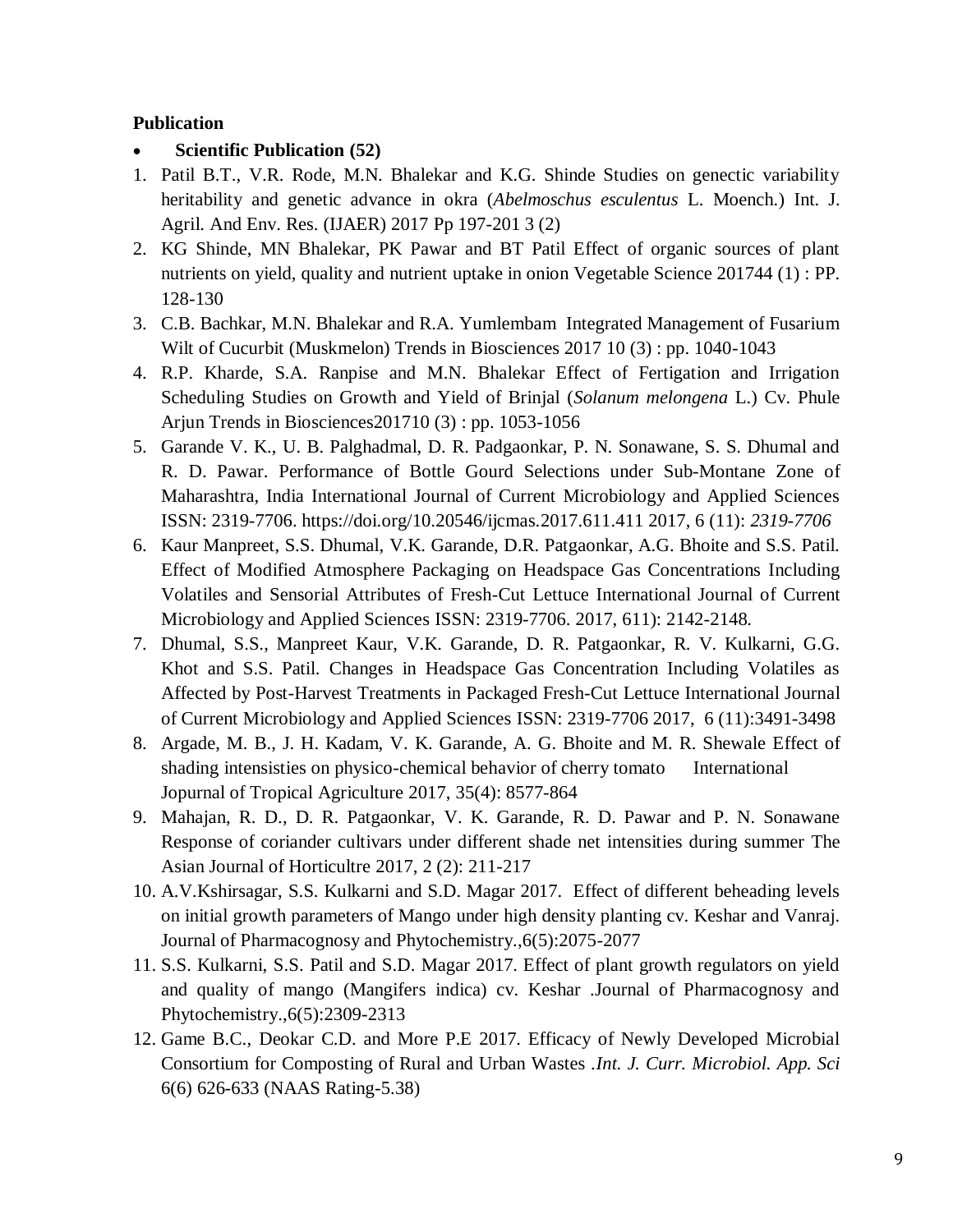- 13. Varpe, S. N. Walunj, A. R. and Damame, S. V. (2017). Biochemical changes due to bioagents due to bioagents used for the control of root knot nematode in pomegranate sapling under nursery .AGRES- (6): 33-37
- 14. Walunj, A. R. Supe V.S. Joshi V.R. and D.D. Patil ( 2017). Seasonal incidence of sucking pests on pomegranate AGRES- (6)2 : 383-386
- 15. Ambhore S.N., B.G.Barahate and V.R.Joshi Status of microflora of Bt and non Bt cotton Journal of Plant Disease Sciences 2017 6(3)
- 16. Dipankar Sarkar, Barahate B.G. and V. R.Joshi Studies on leaf spot of chilli International journal of plant protection 2017 10(2)
- 17. Ranpise P. S.,Patil B. T and V. R.Joshi Character association studies for traits of economic importance in okra. Vegetable science 2017 44(2)
- 18. Walunj A. R., Supe V. S., V. R. Joshi Seasonal incidence of pest complex on pomegranate AGRES-International e journal of plan 2017 6(2)
- 19. Gulve C. M. and V. R. Joshi Effect of Agrotechniques on pollen viability and fruit set in custard apple.cv.Balanagar Journal of Pharmacognosy and Phytochemistry 2017 6(5)
- 20. Ranpise P. S., Joshi V.R and B. T. Patil Diversity studies in okra Journal of Pharmacognosy and Phytochemistry 2018 7(1)
- 21. MN Bhalekar, KG Shinde, DH Rathod, BT Patil Studies on Integrated Nutrient Management for Yield and Nutrient Uptake in Onion (Allium cepa L.)Journal of Allium Research 2018 1 (1) : 78-80
- 22. MN Bhalekar, KG Shinde, DH Rathod, BT Patil Impact of Sources and Levels of Sulphur Application on Growth, Yield and Quality parameters of Onion (Allium cepa L.) Journal of Allium Research 2018 1 (1) : 71-77
- 23. CB Bachkar, MN Bhalekar, SA Pawar Control of Alternaria porri Causing Purple Blotch of Onion during Kharif Season Journal of Allium Research 2018 1 (1) : 57-59
- 24. Pawar S.A., Ingale A.G., Bhalekar M.N., Datkhile R.V. Evaluation of management strategies against pests of chilli (Capsicum annuum Linn.) 201826 (2) : 256-259
- 25. Shinde KG, Bhalekar MN, Damse DN, Patil BT Effect of herbicides and mulches on production of onion (Allium cepa L.) in western Maharashtra Vegetable Science 2018 45  $(1)$ : 131-133
- 26. Pawar S.A., Bhalekar M.N., Wale S.D., Datkhile R.V. Evaluation of management modules against pest of Tomato Annals of Plant Protection Sciences 2018 26 (1) : 48-51
- 27. BH Nadkarni, MN Bhalekar and AG Durgude Effect of nutrient scheduling on flowering, fruit set and yield of pomegranate (Punica granatum L.) Cv. Phule Bhagwa Super International Journal of Chemical Studies 2018 6 (6) : 759-761.
- 28. BH Nadkarni, MN Bhalekar, VS Supe, MB Shete and VR Joshi Effect of nutrient scheduling on fruit retention, yield and quality of pomegranate (Punica granatum L.) Cv. Phule Bhagwa Super International Journal of Chemical Studies 2018 6 (6) : 762-764
- 29. KM Muthal, MN Bhalekar, SA Ranpise, AM Musmade and SS Kulkarni Combining ability studies for earliness and yield in pumpkin (Cucurbita moschata) in kharif season International Journal of Chemical Studies 2018 6 (4) : 2440-2444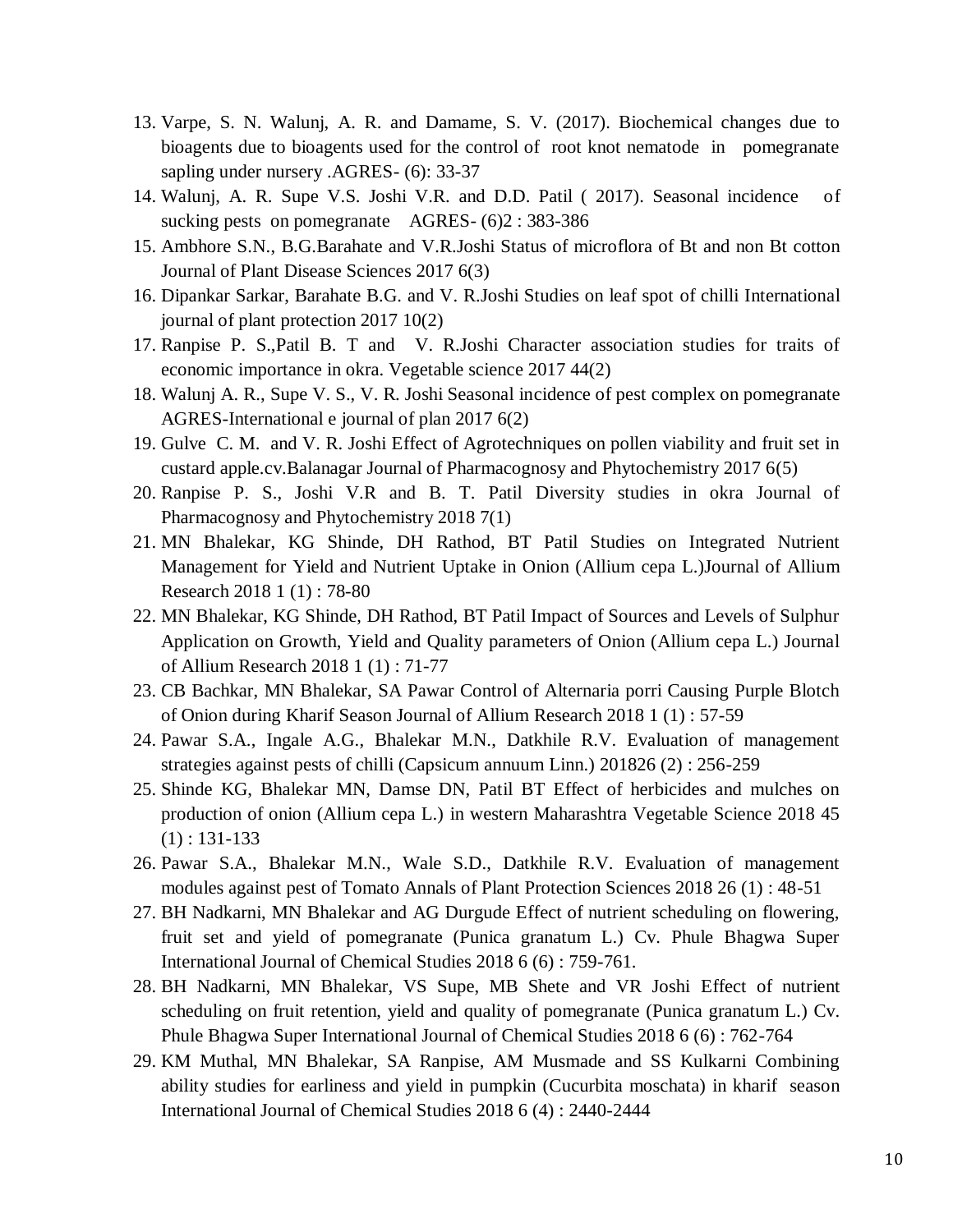- 30. KM Muthal, MN Bhalekar, SA Ranpise, AM Musmade and KG Shinde Combining ability studies for earliness and yield in pumpkin (Cucurbita moschata) in summer season International Journal of Chemical Studies 2018 6 (4) : 2445-2449
- 31. DN Damse, MN Bhalekar, PK Pawar and KG Shinde Effect of sulphur application on garlic bulb production Res. Journal of Agri. Sci. 2018 9 (2) : 468-470
- 32. Garande, V. K. and R. S. Patil. (2018). Studeies onn retention of bio-chemical constituents of tomato puree during storage Contemporary Research in India 2018, Special volume III, pp.329- 334
- 33. Bichkule, C. V., S.V. Sawant, V. K. Garande and P.B. Mohite Performance of Off-Season Cauliflower (*Brassica oleracea* var. *botrytis* L.) for Curd Initiation, Maturity and Incidence of Diamond Back Moth as Influence by Shading Intensities and Mulching. Trends in Biosciences ISSN 0974-8431 2018, *11(5): 609-612*
- 34. Padekar, V.J., V.K. Garande, S.S. Dodake, S.V. Sawant, U.S. Shinde, P.N. Sonawane, R.D. Pawar and Dhumal, S. S Effect of IBA, types of Cutting and Rooting Media on Sprouting, Survival Percentage and Growth of Cuttings of Kartoli (*Momordica dioica* Roxb.) Int.J.Curr.Microbiol.App.Sci. 2018, 7(*10*): 1246-1260.
- 35. Dhumal, S. S., Kaur, M., Dalve, P. D., Garande, V. K., R. D. Pawar and S. N. Ambad Regulation of growth and flowering in Tuberose with application of bio-regulators. Int. J. Curr. Microbiol. App. Sciences 2018, 7(9):1622-1626
- 36. Gade P. R., B. J. Shete and D. B. Kshirsagar Effect of Sources and Levels of Silicon on Availability of Major Nutrients and Silicon in the Experimental Field of Garlic Ind. J. Pure App. Biosci. 2019 7(6), 284-290
- 37. Garande, V. K., P.D. Raut, U. S. Shinde, S. S. Dhumal, P. N. Sonawane and S. V. Sarvade Studies on storage behavior of primary processed leafy vegetables under different storage conditions Int. J. Curr. Microbiol. App. Sciences 2019, [8\(6\):](javascript:history.go(-1)) 2249-2272
- 38. Whankate, R. A., V. K. Garande, U. S. Shinde, S. S. Dhumal, P. N. Sonawane, S. A. Sarvade and S. N. Am,bad Growth and yield pewrformance of French Bean uindere Western Maharashtra Legume Resrach – An International Journal 2019, under publication……
- 39. Garande, V. K., P.D. Raut, U. S. Shinde, S. S. Dhumal, P. N. Sonawane and S. V. Sarvade Studies on storage behavior of primary processed leafy vegetables under different storage conditions Int. J. Curr. Microbiol. App. Sciences 2019, [8\(6\):](javascript:history.go(-1)) 2249-2272
- 40. Sandepa Knaetkar, Medha Kulkarni, S.S. Kulkarni, B. Garad and V. M. Raut (2019) Effect of Bioplin ( *Azotobactor* SP) liquid biofertilzer on yield and quality of Thompson Seedless grapes. Pestology, XLIII No.2 pp. 23-29.
- 41. Sandepa Knaetkar, Medha Kulkarni, S.S. Kulkarni, B. Garad , Meghraj Kadam and V. M. Raut (2019) Influence of Phosfet( *Azotobacto*r + Bcillus)liquid biofertilser (PSB) on quality and yield of Thompson Seedless grapes ( Vitis vineferaL.), Pestology,XLIII, No.5 pp. 36-42.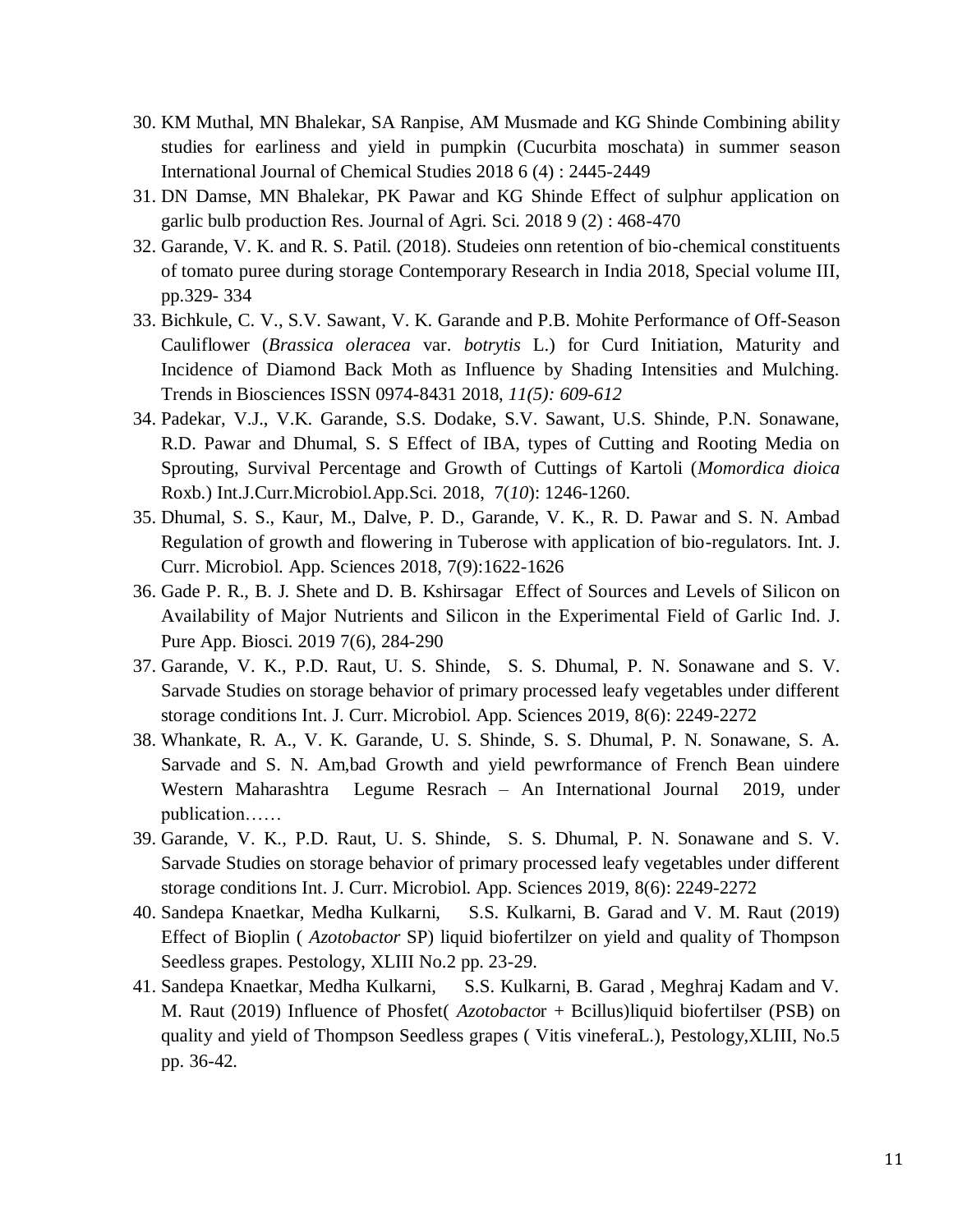- 42. V.S. Mandlik, S.S. Kulkarni and S.P. Pawaskar (2019) Effect of different growth retardants on fruit maturity and yield of mango ( Mangifera indica L.) cv. Keshar. Internationl Journal of Chemical Studies;7(2) 2010-2014.
- 43. A.R.Walunj<sup>1</sup>, V.B.Akashe<sup>2</sup>,V.R.Joshi<sup>3</sup> and J. D. Jadhav<sup>4</sup> Development and validation of Forewarning model for fig stem borer (*Batocera rufomaculata* De Geer) in Maharashtra. *Journal of Agrometeorology (In process)*
- 44. A.R.Walunj and P.E. Papade (2019) Evaluation of different ber genotype against pest complex on ber. e. Journal AGRES, 8(3) : 205-208.
- *45.* G. H. Jagdev, N. L. Mhase and A. R. Walunj (2019) Seasonal incidence of root knot nematode, *Meloidogyne inocgnita* infesting fig under fieldcondition. Bioinfolet *(Paper Accepeted).*
- *46.* G. H. Jagdev, N. L. Mhase and A. R. Walunj (2019)Survey of root knot nematode (*Meloidogyne inocgnita)* incidence on fig in Aurangabad and pune district. Bioinfolet *(Paper Accepeted).*
- 47. P.E.More, C.D.Deokar and B.C.Game (2019) Effect of meteorological factors on rust severity of pea at Rahuri, Maharashtra. *Journal of Agrometeorology ,* 21 (1): 110-111.
- 48. S.D.Jagtap B.C.Game and P.E.More (2019) Correlation of environmental factors with powdery mildew disease intensity on sesamum (*Sesamum indicum* L.). *International Journal of Recent Scientific Research,* 10 (11A) 35772- 35775.
- *49.* G.U.Waychal, B.C.Game and P.E.More (2019) Influence of environmental factors on incidence and intensity of powdery mildew disease on Okra. *Multilogic in Scienece (Paper Accepeted).*
- *50.* P.A.Mane and P.E.More (2019) Screening of ber sultivars/germplasm against *Oidium erysiphoides f.sp.ziziphi,* causing powdery mildew. *Journal of Pharmacognosy and Phytochemistry. (Paper Accepeted)*
- *51.* P.E.More, C.D.Deokar and B.M.Ilhe (2019) Effect of leaf humidity and soil temperature on peas rust development caused by *Uromyces viciae fabae* (Pers.) de Bary. *Journal of Agrometeorology (In process).*
- 52. P.S. Hivare, B.V. Deore, Y.S. Saindane and S.B. Deore (2019) Bioefficacy of selected in secticidesinsecticides against tomato fruit borer, Helicoverpa armigera (Hubner) International Journal of Chemial Studies

#### **Book/Books published**

Dr. S. A. Ranpise and Dr. V. K. Garande: Production Technology of Fruit Crops(2018).

#### **Training Manual: Three CAFT Compendium**

Following three CAFT Compendium alongwith ISBN number were published.

- 1. 1 Recent Advances in Improvement and Production Technology of Arid Zone Fruit Crops 2017-18 2. 2 Advances in Production Technology and Post Harvest Management in 2018-19
- Fruit Crops. (Under Publish)
- 3. 3 Problems and Constraints in Fruit Crops. (Under Publish) 2019-20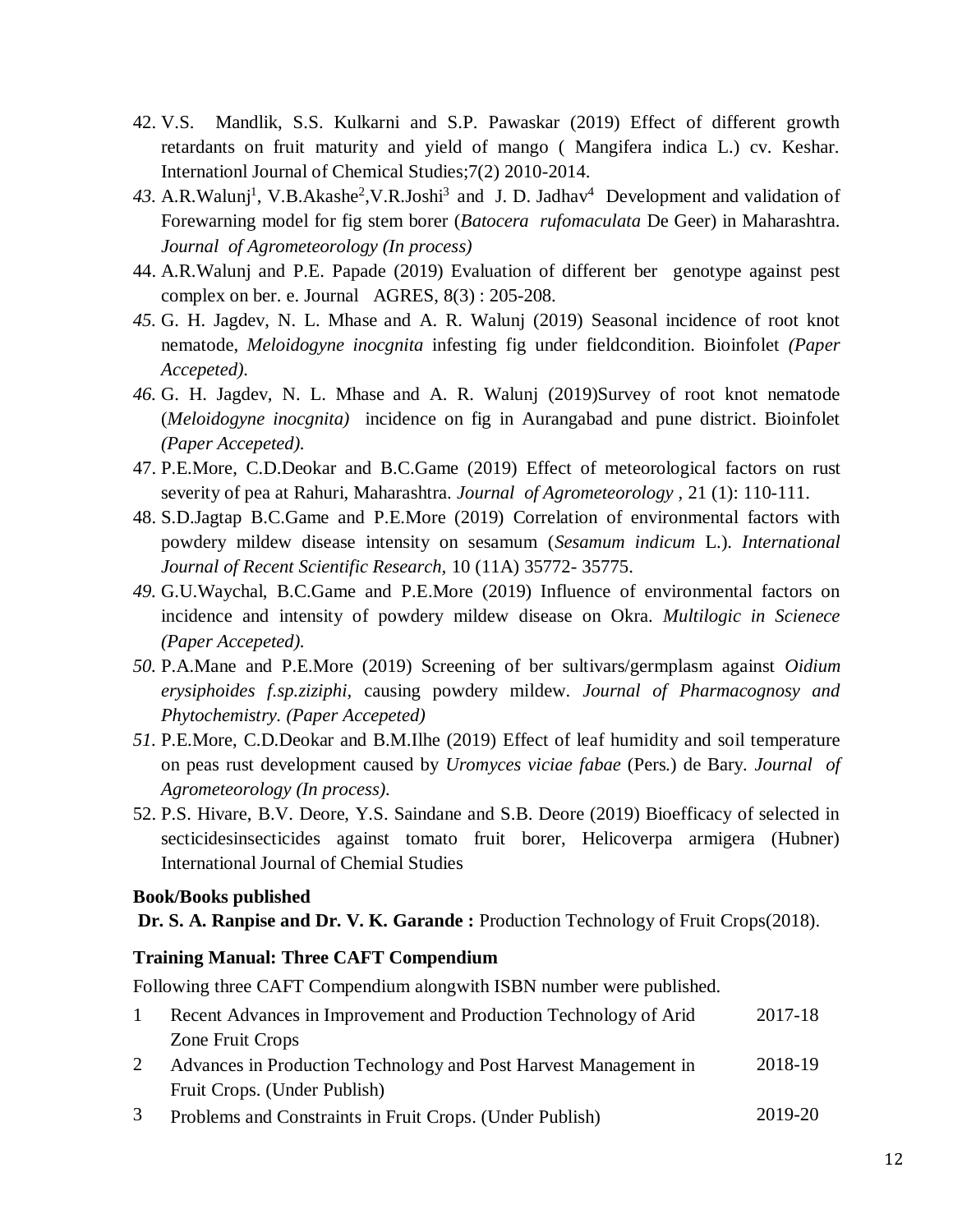| Sr.<br>No. | <b>Author</b>   | <b>Title</b>                                                                         | Copies.        |
|------------|-----------------|--------------------------------------------------------------------------------------|----------------|
| 1.         | Ramchandra      | Breeding of fruit crops                                                              | $\overline{2}$ |
| 2.         | Sarswati        | Post Harvest Management of Horticulture crops.                                       | $\overline{2}$ |
| 3.         | P. Singh        | <b>Essentials of Plant Breeding</b>                                                  | $\overline{2}$ |
| 4.         | S. Pandey       | Post Harvest Management of Horticultural Crops                                       | $\overline{2}$ |
| 5.         | B.D. Singh      | <b>Fundamentals of Genetics</b>                                                      | $\overline{2}$ |
| 6.         | Chathopadhyaya  | Text book of Pomology Vol-III                                                        | $\overline{2}$ |
| 7.         | Abraham         | <b>Fruit Breeding</b>                                                                | $\overline{2}$ |
| 8.         | Kannaiya        | Intellectual Property Rights in Horticulture.                                        | $\overline{2}$ |
| 9.         | S.P. Singh      | Principles of vegetable production.                                                  | $\overline{2}$ |
| 10.        | Haldvanekar     | Vegetable - Production technology                                                    | 3              |
| 11.        | N. Kumar        | Introduction to spices and plantation corps                                          | 2              |
| 12.        | J.S. Pruthi     | Plantation crops                                                                     | $\overline{2}$ |
| 13.        | Hari Har Ram    | <b>Vegetable Breeding: Principal and Practices</b>                                   | $\overline{2}$ |
| 14.        | P.Hazara        | Vegetable Science                                                                    | $\overline{2}$ |
| 15.        | Thamburaj       | <b>Text Book Vegetable Science</b>                                                   | $\overline{2}$ |
| 16.        | Rajarathanam S. | Advances in preservation and processing technologies<br>of fruits and Vegetables.    | 1              |
| 17.        | Peter K.V.      | <b>Basic of Horticulture</b>                                                         | 1              |
| 18.        | Saroj P.L       | Dry land Horticulture                                                                | 1              |
| 19.        | Bal J.S.        | Fruits Sciences Culture & Technology: Vol. 1 Basic<br>Aspects & Practices            | 1              |
| 20.        | Bal J.S.        | Fruits Sciences Culture & Technology: Vol. 2 Basic<br><b>Aspects &amp; Practices</b> | $\mathbf{1}$   |
| 21.        | Bal J.S.        | Fruits Sciences Culture & Technology : Vol. 3 Basic<br>Aspects & Practices           | $\mathbf{1}$   |
| 22.        | Bal J.S.        | Fruits Sciences Culture & Technology : Vol. 4 Basic<br>Aspects & Practices           | $\mathbf{1}$   |
| 23.        | Rana M.K.       | Fundamental of Vegetables Production                                                 | $\mathbf{1}$   |
| 24.        | Jatav M.K.      | Good Management Practice for Horticulture                                            | $\mathbf{1}$   |
| 25.        | Ghosh           | Greenhouse Technology                                                                | $\mathbf{1}$   |

**Following books were purchased from CAFT grants during 2017-18 to 2019-20 (50)**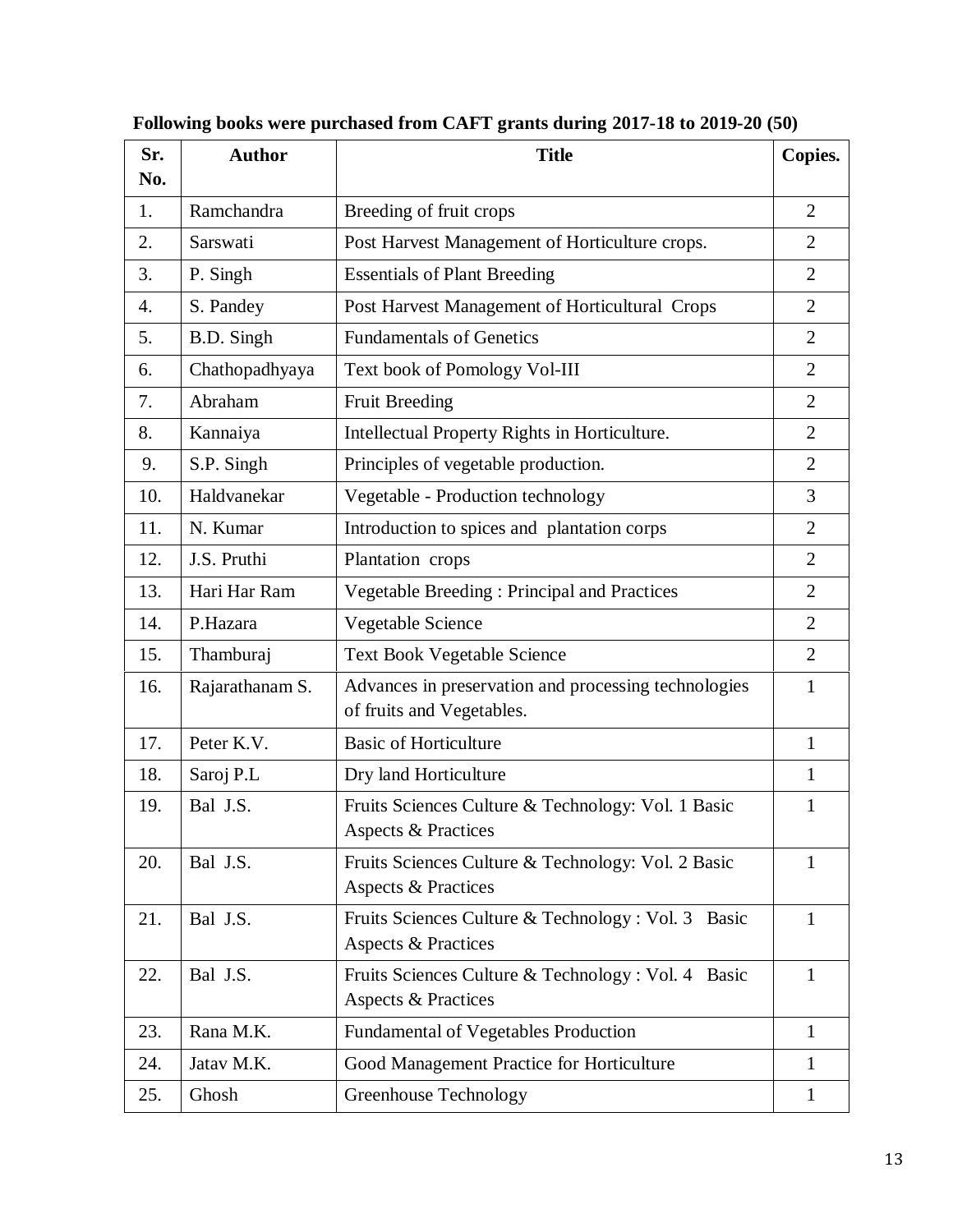| Sr. | <b>Author</b>                  | <b>Title</b>                                                                               | Copies. |
|-----|--------------------------------|--------------------------------------------------------------------------------------------|---------|
| No. |                                |                                                                                            |         |
| 26. | Tyagi                          | Hi Tech Horticulture: Vol. No.2 Organic farming and<br>sustainable Development Technology. |         |
| 27. | Rajan S.                       | Propagation of Horticulture Crops: Vol. 6                                                  |         |
| 28. | Singh D.K.                     | Protected cultivation of Horticulture Crops                                                |         |
| 29. | Patil R. T.<br>Desh Beer Singh | Post Harvest Management of Horticultural Produce:<br>Recent Trends.                        |         |
| 30. | Chadha, Kusum<br>Lata          | Shaping the future of Horticulture                                                         |         |
| 31. | Chadha, Kusum<br>Lata          | Doubling Farmers Income Through Horticulture                                               |         |
|     |                                | <b>Total Books</b>                                                                         | 50      |

# **ANY OTHER**

# **TECHNICAL PUBLICATIONS (5)**

- 1. Garande, V. K., D. R. Patgaonkar, R. D. Pawar, P. N. Sonawane and S. S. Dhumal Effect of size grading of shelf life and qualutry of sapota II<sup>nd</sup> International Conference of Agril. Economics o MPKV, Rahuri 10 to  $11<sup>th</sup>$  February, 2017 pp. 204
- 2. Garande, V. K., Padekar, V. J., Dodake, S. S., Patgaonkar, D. R., Sonawane, P. N., Dhumal, S. S. and Ambad, S. N PropagationTechniques in Kartoli (*Momordica dioica*  Robx). International Symposium on "Horticulture: Priorities and Emerging Trends" IIHR, Bangalore 05 to 08<sup>th</sup> September, 2017 Abstract No. S3O21 A698, pp. 59
- 3. Dhumal, S. S., A. R. Karale, U. D. Chavan, S. B. Jadhav, **V. K. Garande** and C. A. Nimbalkar Effect of pretreatments and modified atmosphere packaging on the physicochemical, microbial, sensorial attributes and postharvest life of minimally processed pomegranate arils cv. Bhagwa stored at 4-8 deg C International Symposium on "Horticulture: Priorities and Emerging Trends IIHR, Bangalore 05 to 08<sup>th</sup> September, 2017 Abstract No. S4O3 A700, pp.84
- 4. Manpreet Kaur, S. S. Dhumal, V. K. Garande and S. S. Patil. Effectiveness of postharvest treatments and modified atmosphere packagings on fresh-cut lettuce. International Symposium on "Horticulture: Priorities and Emerging Trends" IIHR, Bangalore 05 to 08<sup>th</sup> September, 2017 Abstract No. S4O36 A 244, pp.106
- 5. Raut, P. D., Garande, V. K., U. S. Shinde, R. D. Pawar, P. N. Sonawane and S. N. Ambad. Studies on storage behaviuor of primary processed leafy vegetables. 8<sup>th</sup> International Food Convention CFTRI, Mysore 12 to 15 December, 2018 Ab. No. FVTE-045, pp: 298.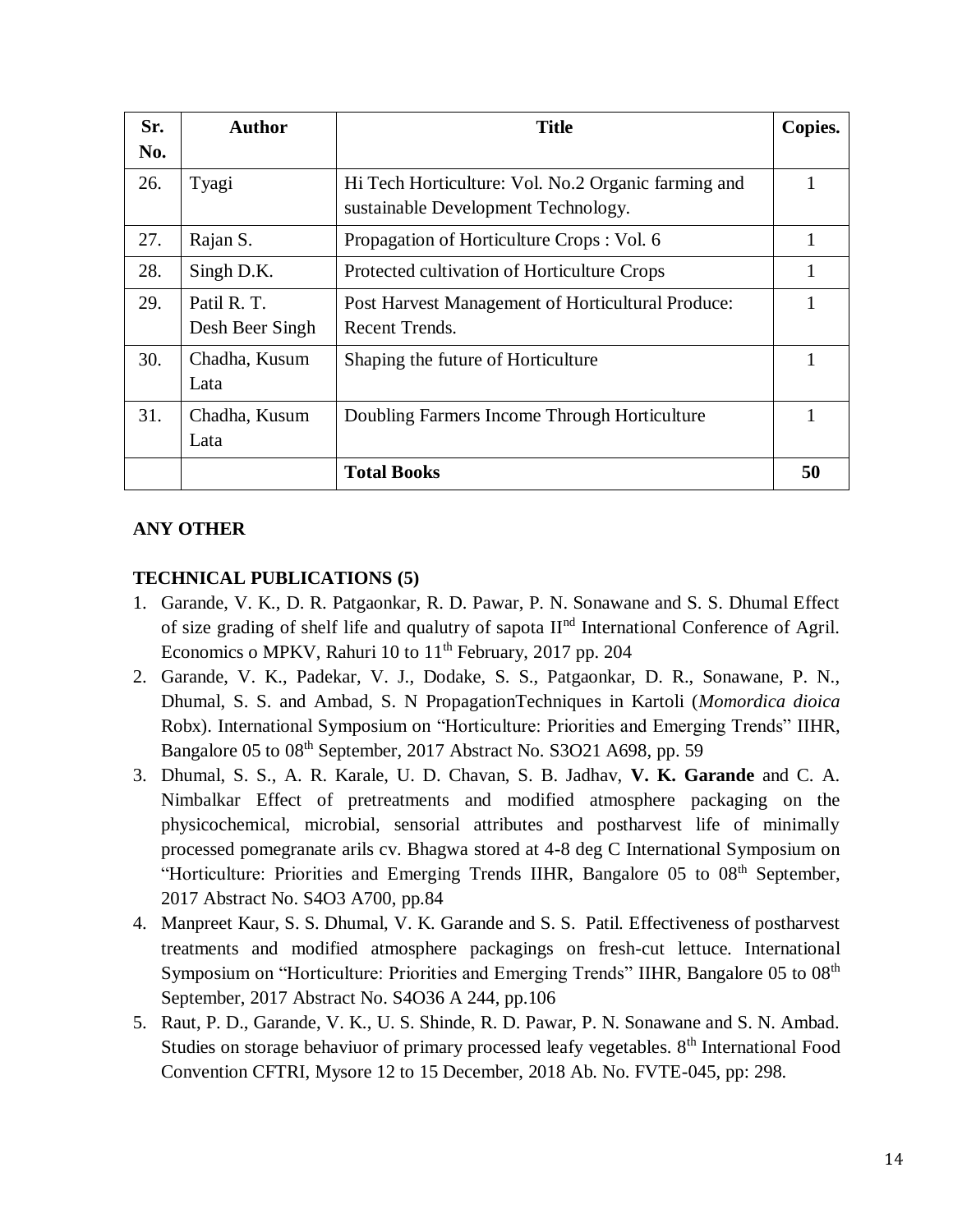# **EXTENSION PUBLICATIONS (7)**

- 1. Walunj, A. R. (2017). Integrated Pest management in Pomegranate. Souvenir, Dalimb Margdarshika 201-204. Nat. Seminar at Pune.
- 2. Walunj, A. R. and S.S.Kulkarni (2017). Hasta Baharatil Dalimb kid Vaivsthapan. Shri Sugi : pp. 42-46
- 3. Dr.A.R. Walunj delivered lecture on "Pest management in kharif crops and pomegranate" at Kangar Rahuri on 27 June, 2019
- 4. Dr.A.R.Walunj delivered lecture in farmers ralley on Integrated pest management in pomegranate and beekeeping at Hangewadi under TAO, Shrigonda, Ahmednagar on 22 July, 2019
- 5. Dr. P.E. More delivered lecture on Climate based pomegranate disease management in training under Horticultural (Pomegranate) Crops Pest & Disease surveillance, Advice, and Management Project during 3<sup>rd</sup> to 4<sup>th</sup> Sept.2019
- 6. Dr. P.E. More perform duty as a member of Pune Division Fruit Nursary Checking Committee for pomegranate and citrus nursery checking.
- 7. Dr. P.E. More perform duty as a member of Taluka farmer Grievance Committee, Sangamner to solve farmers complaints about papaya seedlings

| Sr. | Title of Book chapters   | Name of Scientist                                                            | Vegetable                    |
|-----|--------------------------|------------------------------------------------------------------------------|------------------------------|
| No. |                          |                                                                              | crop Science                 |
| 1.  | Maca                     | S.A. Ranpise and Chandanshive Aniket Vilas                                   | M. K. Rana<br>$(Ed.)$ (2018) |
| 2.  | Tannia                   | K.B. Jagtap and Chandanshive Aniket Vilas                                    | CRC Press                    |
| 3.  | <b>Stuffing Cucumber</b> | M.K. Rana and Chandanshive Aniket Vilas                                      | Taylor<br>$\&$<br>Francis    |
| 4.  | Broad bean               | M.K. Rana and Chandanshive Aniket Vilas                                      | Group 2018                   |
| 5.  | Romanesco Broccoli       | S.K. Dhankhar and Chandanshive Aniket                                        | <b>ISBN</b>                  |
|     |                          | Vilas                                                                        | 9781138035                   |
| 6.  | New Zealand Spinach      | S.K. Dhankhar and Chandanshive Aniket<br>Vilas                               | 218                          |
| 7.  | Scarlet Runner Bean      | M.K.Rana and Chandanshive Aniket Vilas                                       |                              |
| 8.  | Arrowroot                | M.K. Rana and Chandanshive Aniket Vilas                                      |                              |
| 9.  | Oca                      | M.K. Rana and Chandanshive Aniket Vilas                                      |                              |
| 10. | <b>Florence Fennel</b>   | M.K. Rana and Chandanshive Aniket Vilas                                      |                              |
| 11. | <b>Rice Bean</b>         | Rana, P. Karthik<br>M.K.<br>Reddy<br>and<br><b>Chandanshive Aniket Vilas</b> |                              |

# **Book Chapters (16)**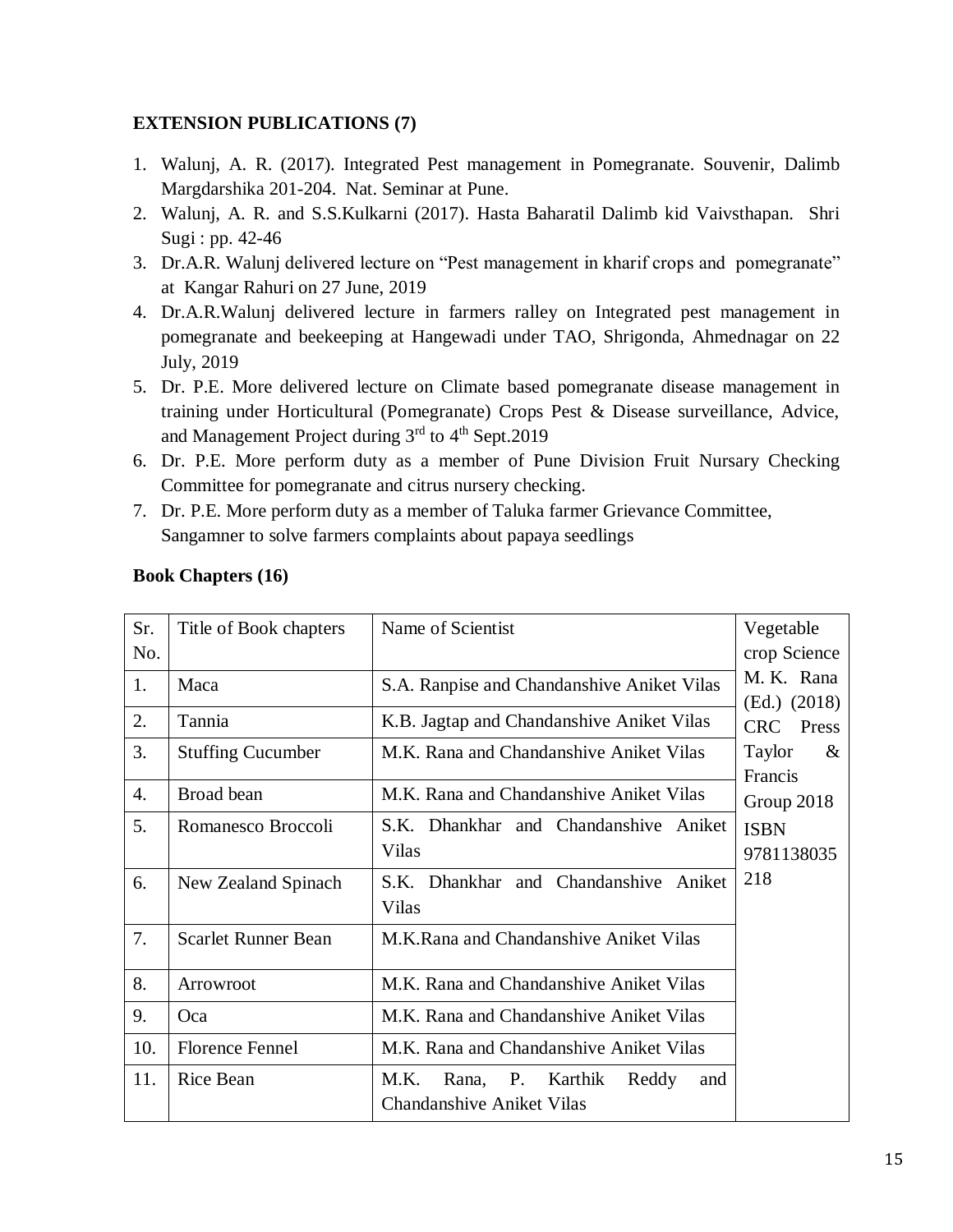| 12. | Kokum                     | Ranpise S. A. and J. K. Dhemre               | Underutilize       |
|-----|---------------------------|----------------------------------------------|--------------------|
| 13. | Fig.                      | Dalal R.P.S., S.K. Sehrawat and S.A. Ranpise | d Fruit            |
|     |                           |                                              | Crops:             |
|     |                           |                                              | Importance         |
|     |                           |                                              | and                |
|     |                           |                                              | Cultivation.       |
|     |                           |                                              | $Part-I$           |
|     |                           |                                              | 2017, Jaya         |
|     |                           |                                              | Publishing         |
|     |                           |                                              | House, New         |
|     |                           |                                              | Delhi PP:          |
|     |                           |                                              | 667-693            |
|     |                           |                                              | <b>ISBN 978-</b>   |
|     |                           |                                              | 93-86110-          |
|     |                           |                                              | $09-1$             |
| 14. | Fruit Production in India | Ranpise S.A.                                 | Post Harvest       |
|     | : Issues & Challenges     |                                              | Managemen          |
| 15. | Recent Advances in Pre-   | Patil S.D. Ranpise S.A. & Dhakare B.B.       | t In Dryland       |
|     | harvest<br>factors<br>to  |                                              | <b>Fruit Crops</b> |
|     | enhance<br>postharvest    |                                              | 2019, Daya         |
|     | quality of custard apple  |                                              | Publishing         |
| 16. | Recent Advances in Pre-   | Patil S.D. Ranpise S.A. & Dhakare B.B.       | House, Astal       |
|     | factors<br>harvest<br>to  |                                              | Internatonal       |
|     | enhance<br>postharvest    |                                              | Pvt Ltd.,          |
|     | quality of Fig            |                                              | New Delhi          |
|     |                           |                                              | 110012             |
|     |                           |                                              | <b>ISBN</b>        |
|     |                           |                                              | No.978-093-        |
|     |                           |                                              | 88982-12-2         |